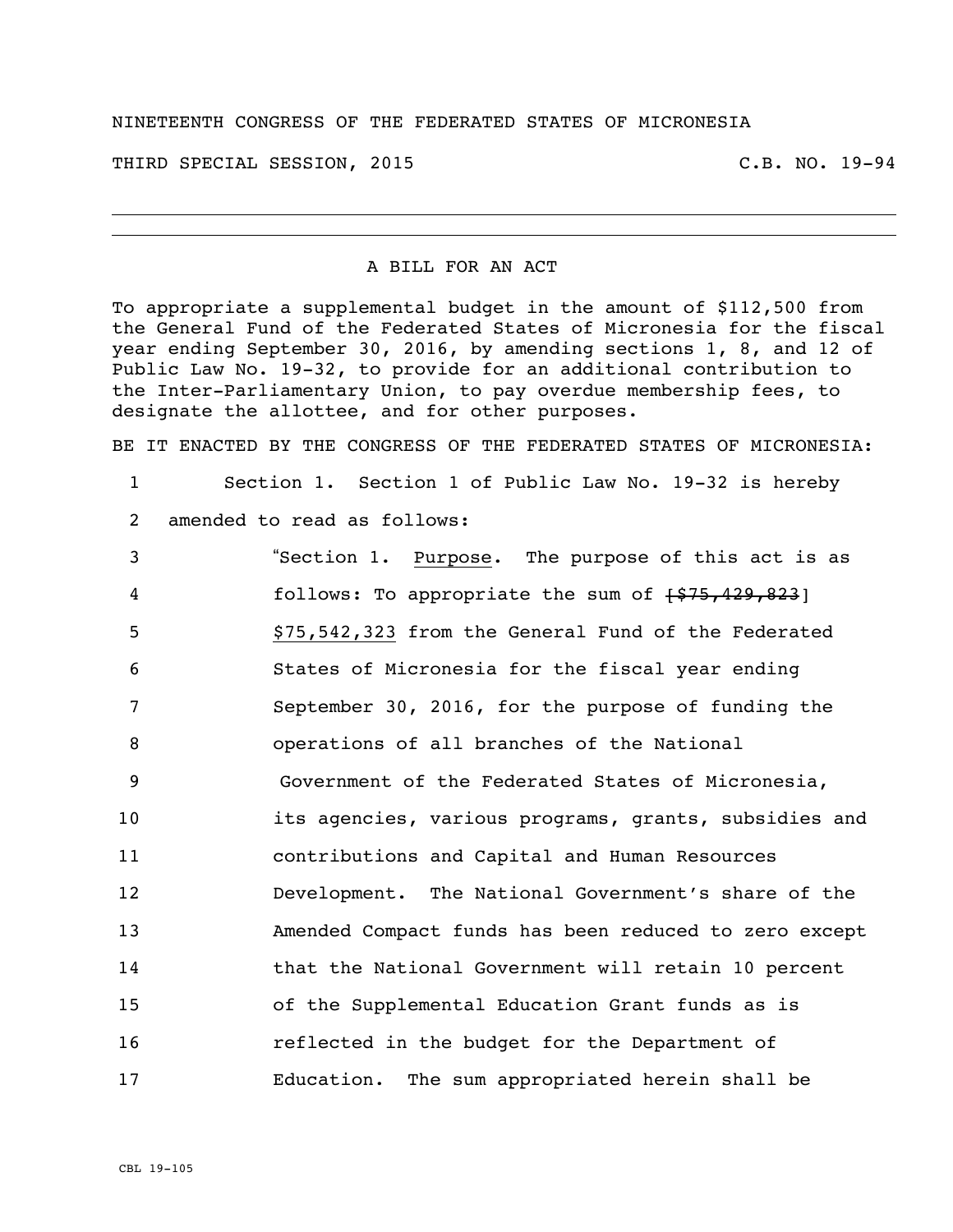| $\mathbf{1}$ |                                                        | apportioned as follows:"                             |  |
|--------------|--------------------------------------------------------|------------------------------------------------------|--|
| 2            | Section 2. Section 8 of Public Law No. 19-32 is hereby |                                                      |  |
| 3            | amended to read as follows:                            |                                                      |  |
| 4            |                                                        | "Section 8. Grants, Subsidies and Contributions.     |  |
| 5            |                                                        | The sum of $[$10,868,639]$ \$10,981,139, or so much  |  |
| 6            |                                                        | thereof as may be necessary, is hereby appropriated  |  |
| 7            |                                                        | from the General Fund of the Federated States of     |  |
| 8            |                                                        | Micronesia for the fiscal year ending September 30,  |  |
| 9            |                                                        | 2016 for the following grants, subsidies and         |  |
| 10           |                                                        | contributions during the fiscal year 2016. The sum   |  |
| 11           |                                                        | appropriated by this section shall be apportioned as |  |
| 12           | follows:                                               |                                                      |  |
| 13           |                                                        | (1) Office of the President.                         |  |
| 14           |                                                        | (a) Asia-Pacific Broadcasting Dev. (AIBD) \$ 4,500   |  |
| 15           |                                                        | (b) Asia-Pacific Broadcasting Union (ABU)<br>800     |  |
| 16           |                                                        | (c) Pacific Island News Assn. (PINA)<br>350          |  |
| 17           |                                                        | (d) 2023 Action Plan                                 |  |
| 18           |                                                        | Implementation<br>$-0-$                              |  |
| 19           |                                                        | (e) Asia Pacific Investment<br>250                   |  |
| 20           |                                                        | (f) Former Presidents'                               |  |
| 21           | allowance 50,000                                       |                                                      |  |
| 22           |                                                        | (2) Department of Foreign Affairs.                   |  |
| 23           |                                                        | 46,000<br>(a) Pacific Is. Forum Secretariat          |  |
| 24           |                                                        | (b) Secretariat of the Pacific Community             |  |
| 25           | (SPC)                                                  | 56,000                                               |  |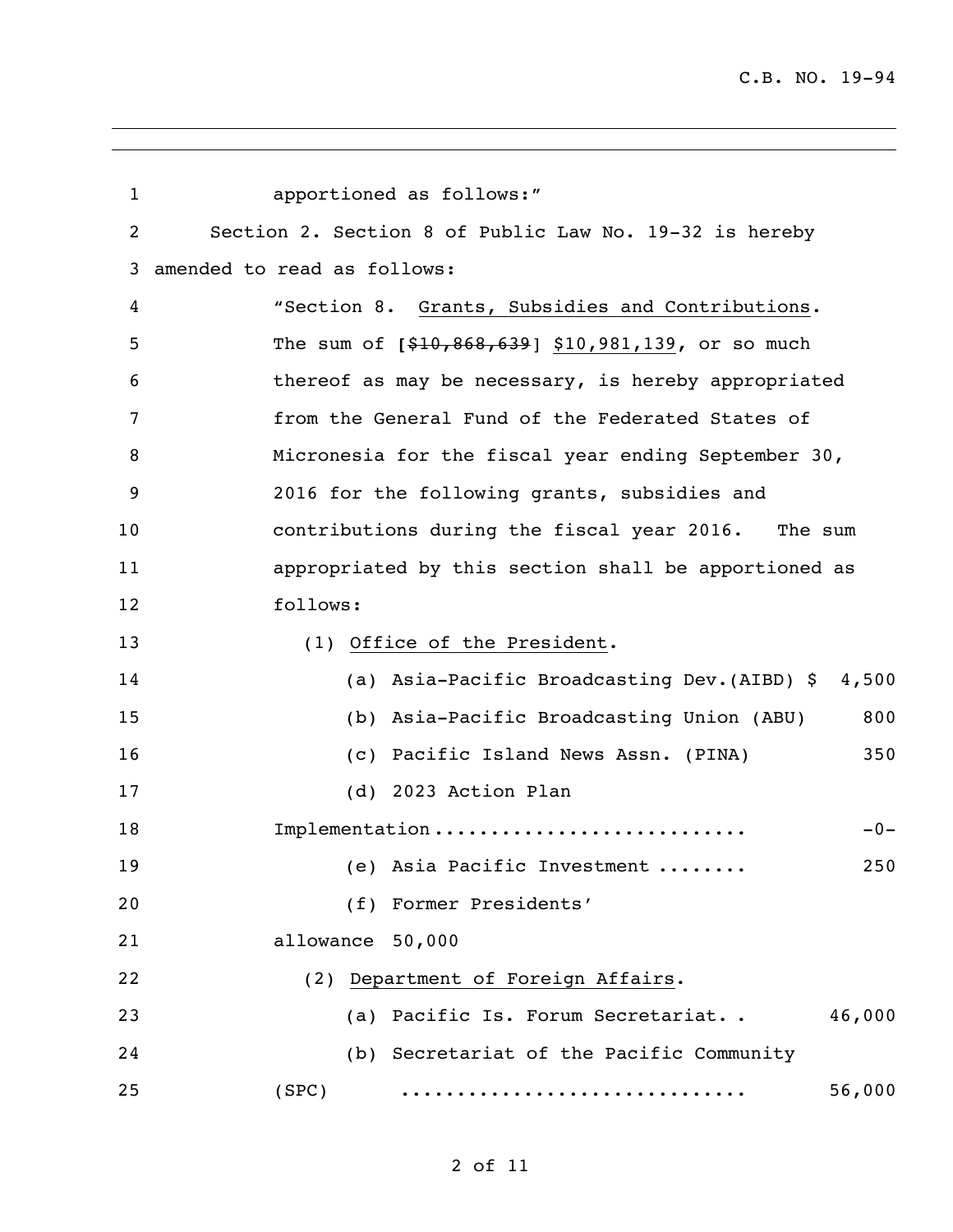| $\mathbf{1}$ | (c) UN Membership Fee \$                         | 70,000  |
|--------------|--------------------------------------------------|---------|
| 2            | (d) UN Economic and Social Commission            |         |
| 3            | for Asia and the Pacific (ESCAP)                 | 5,000   |
| 4            | East West Center<br>(e)                          | 5,000   |
| 5            | Cotonou Membership Fee<br>(f)                    | 15,000  |
| 6            | SPC Office Rental<br>(q)                         | 45,000  |
| 7            | (h) FSM-China Diplomatic Relations               | 25,000  |
| 8            | (i) Pacific Island Forum                         | 500,000 |
| 9            | Department of Finance and Administration.<br>(3) |         |
| 10           | OCO Membership Fee<br>(a)                        | 14,024  |
| 11           | (b) Maintenance Fee for FMIS                     | 55,000  |
| 12           | (c) FSM Group Life                               | 25,000  |
| 13           | Department of Resources and Development.<br>(4)  |         |
| 14           | (a) Pacific Islands Development Program          | 15,000  |
| 15           | (b) Forum Fisheries                              | 38,918  |
| 16           | $(c)$ UNDP                                       | 30,000  |
| 17           | (d) South Pacific Applied Geoscience             |         |
| 18           | $(SOPAC)$<br>Comm.                               | 15,000  |
| 19           | (e) Pacific Asia Travel Association              | 5,000   |
| 20           | Micronesian Challenge Endowment<br>(f)           | 50,000  |
| 21           | Western Forestry Leadership Coalition<br>(g)     | 530     |
| 22           | Food Agriculture Organization (FAO)<br>(h)       | 4,800   |
| 23           | Matching for SPC Projects<br>(i)                 | 60,000  |
| 24           | Micronesian Challenge<br>(j)                     | 10,000  |
| 25           | Micronesian Cruise Assoc<br>(k)                  | 2,500   |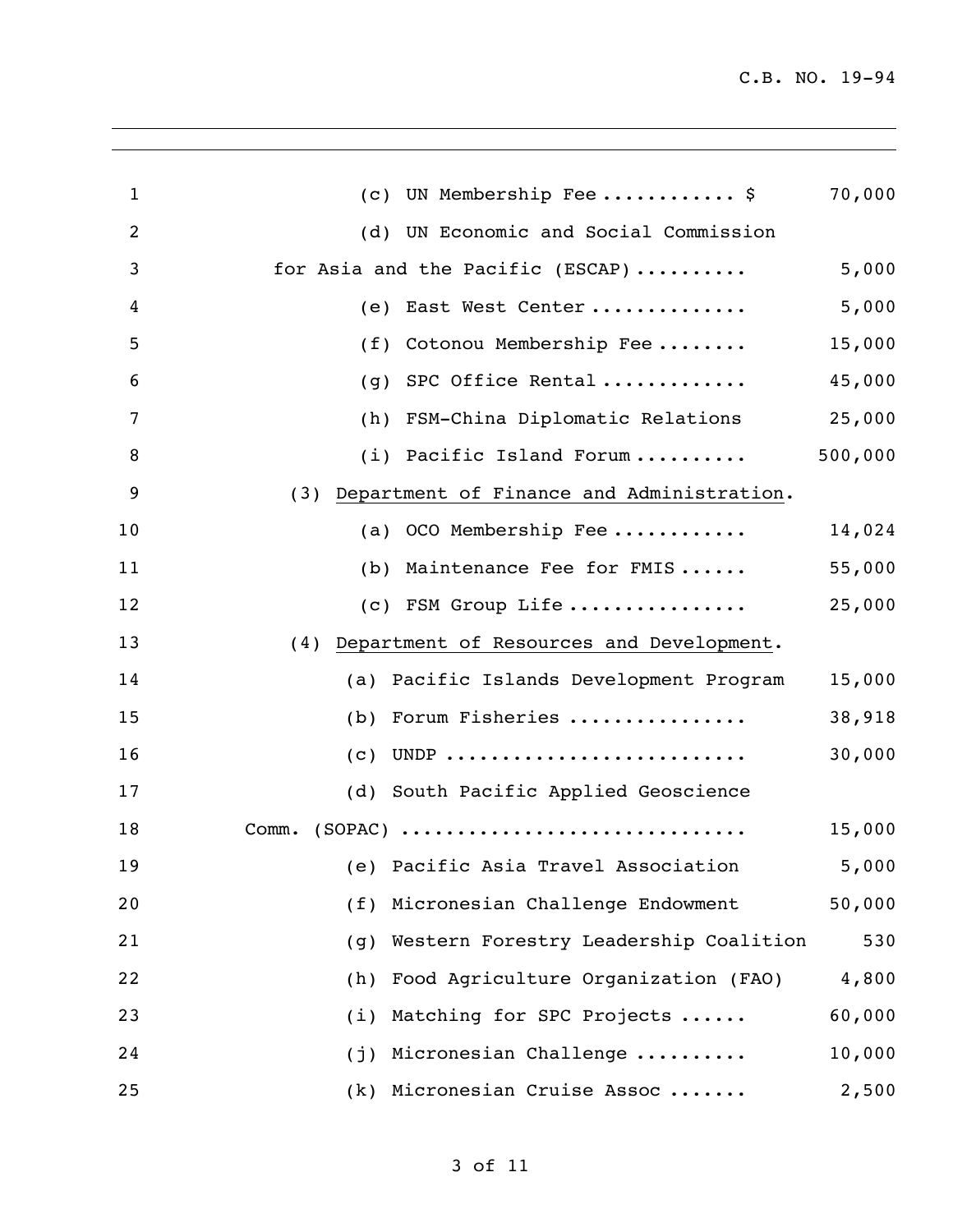C.B. NO. 19-94

| $\mathbf{1}$   | (1) International Animal Health                 |        |
|----------------|-------------------------------------------------|--------|
| $\overline{2}$ | Organization (OIE) \$                           | 23,000 |
| 3              | $(m)$ IRENA                                     | 250    |
| 4              | (n) Micronesia Trade Cmte                       | 30,000 |
| 5              | (o) Convention on Biological                    |        |
| 6              | Diversity (CBD)                                 | 1,000  |
| 7              | (p) South Pacific Tourism Organization          |        |
| 8              | (SPTO)                                          | 54,000 |
| 9              | (q) International Fund for Agriculture          |        |
| 10             | Development                                     | 500    |
| 11             | (5) Department of Health and Social Affairs.    |        |
| 12             | (a) UN Fund for Population Activity             |        |
| 13             | (UNFPA)                                         | 3,000  |
| 14             | (b) World Health Organization (WHO)             | 4,000  |
| 15             | (c) National Board of Nursing                   |        |
| 16             | & Med Licensing                                 | 20,000 |
| 17             | (d) Pacific Islands Health Officers             |        |
| 18             | Association (PIHOA)                             | 20,000 |
| 19             | (e) FSM Amateur Sports Association              | 20,000 |
| 20             | (f) Association of Territorial                  |        |
| 21             | Health Organization                             | 7,000  |
| 22             | FSM Red Cross<br>(q)                            | 70,000 |
| 23             | UNICEP (vaccines) $\dots\dots\dots\dots$<br>(h) | 50,000 |
| 24             | UN Women<br>(i)                                 | 1,000  |
| 25             | (6) Department of Education.                    |        |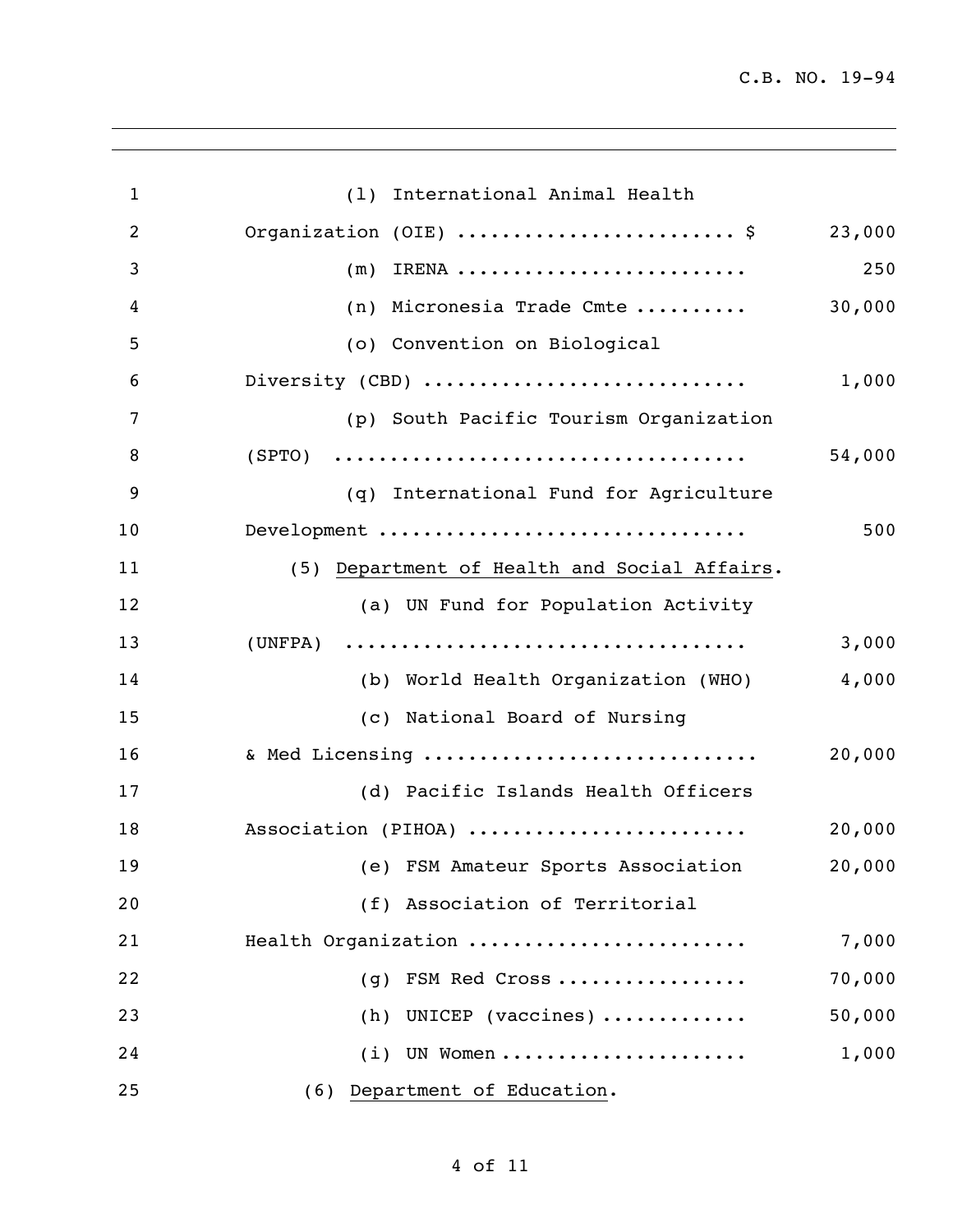C.B. NO. 19-94

| 1  | 600,000<br>(a) Aid for Non-Public Schools\$       |
|----|---------------------------------------------------|
| 2  | (b) Financial Assistance to FSM students          |
| 3  | 40,000<br>attending CMI                           |
| 4  | (c) Financial Assistance to FSM students          |
| 5  | attending PCC<br>150,000                          |
| 6  | (d) National Scholarship; PROVIDED THAT,          |
| 7  | the funds are prioritized according to designated |
| 8  | areas of priority study which include: law,       |
| 9  | medicine, accounting/economics/business, and      |
| 10 | engineering. Incoming freshmen majoring in        |
| 11 | liberal arts (including pre-law and pre-med) must |
| 12 | maintain a G.P.A. of 2.0<br>2,000,000             |
| 13 | (e) National Close-Up<br>75,000                   |
| 14 | 150,000<br>(f) National Merit Scholarship         |
| 15 | (g) COM Board annual meeting<br>5,000             |
| 16 | (h) Caroline College and                          |
| 17 | Pastoral Institute (CCPI)<br>50,000               |
| 18 | 50,000<br>(i) Faithwalk Christian College         |
| 19 | (7) Department of Transportation,                 |
| 20 | Communication and Infrastructure.                 |
| 21 | (a) Asia Pacific Telecommunity (APT)<br>11,000    |
| 22 | International Telecommunications<br>(b)           |
| 23 | Union (ITU)<br>104,163                            |
| 24 | International Civil Aviation<br>(C)               |
| 25 | Organization<br>28,050                            |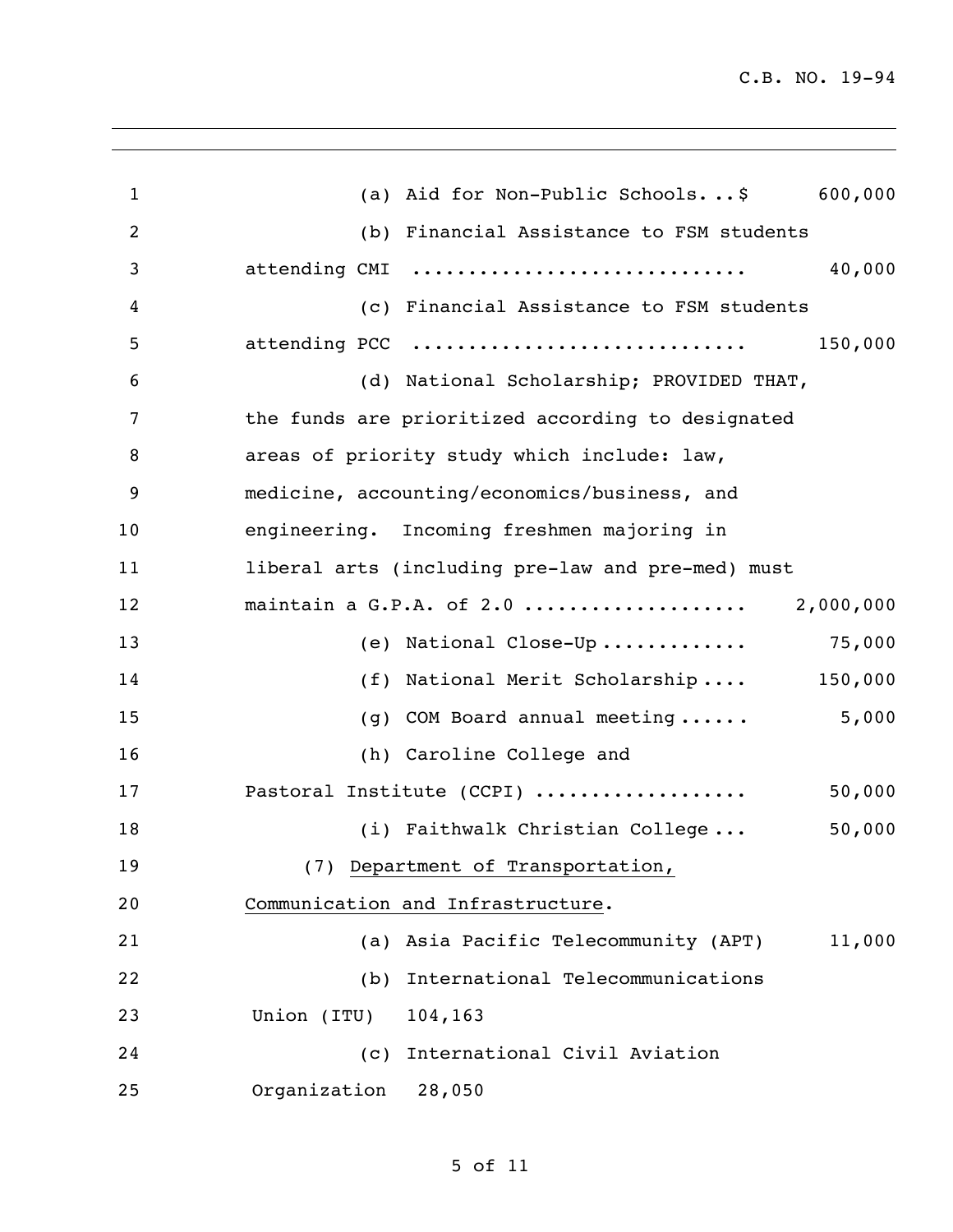| $\mathbf{1}$ |            | (d) FSM Capital Energy/Utilities. \$                    | 700,000 |
|--------------|------------|---------------------------------------------------------|---------|
| 2            |            | (e) Micronesian Shipping Comm                           | 25,000  |
| 3            | (8)        | Department of Justice.                                  |         |
| 4            |            | (a) DOJ Fuel Subsidy                                    | 200,000 |
| 5            |            | (b) Kosrae Joint Law Enforcement                        | 30,000  |
| 6            |            | (c) Pohnpei Joint Law Enforcement.                      | 50,000  |
| 7            |            | (d) Chuuk Joint Law Enforcement                         | 50,000  |
| 8            |            | (e) Yap Joint Law Enforcement.                          | 30,000  |
| 9            | (9)        | Congress of the Federated States of                     |         |
| 10           | Micronesia |                                                         |         |
| 11           |            | (a) IPU Conference                                      | 50,000  |
| 12           |            | (b) Climate Change Conferences                          | 30,000  |
| 13           |            | $(c)$ APPU/APPF                                         | 75,000  |
| 14           |            | (d) Staff Upgrade/Law of the Sea                        |         |
| 15           | Training   |                                                         | 50,000  |
| 16           |            | (e) World Bank/IMF Annual Meeting.                      | 50,000  |
| 17           |            | (f) FSM/Israel Parliamentarian                          |         |
| 18           |            | Friendship Link                                         | 100,000 |
| 19           |            | (g) MLC Conference $\ldots \ldots \ldots \ldots \ldots$ | 60,000  |
| 20           |            | (h) FSM/Japan Parliamentarian                           |         |
| 21           |            | Friendship Link                                         | 50,000  |
| 22           |            | (i) China Parliamentarian Visit                         | 50,000  |
| 23           |            | (j) FSM Congress/Cuban National Assembly                |         |
| 24           |            | Parliamentary Relations                                 | 50,000  |
| 25           |            | (k) National Olympic Committee -                        |         |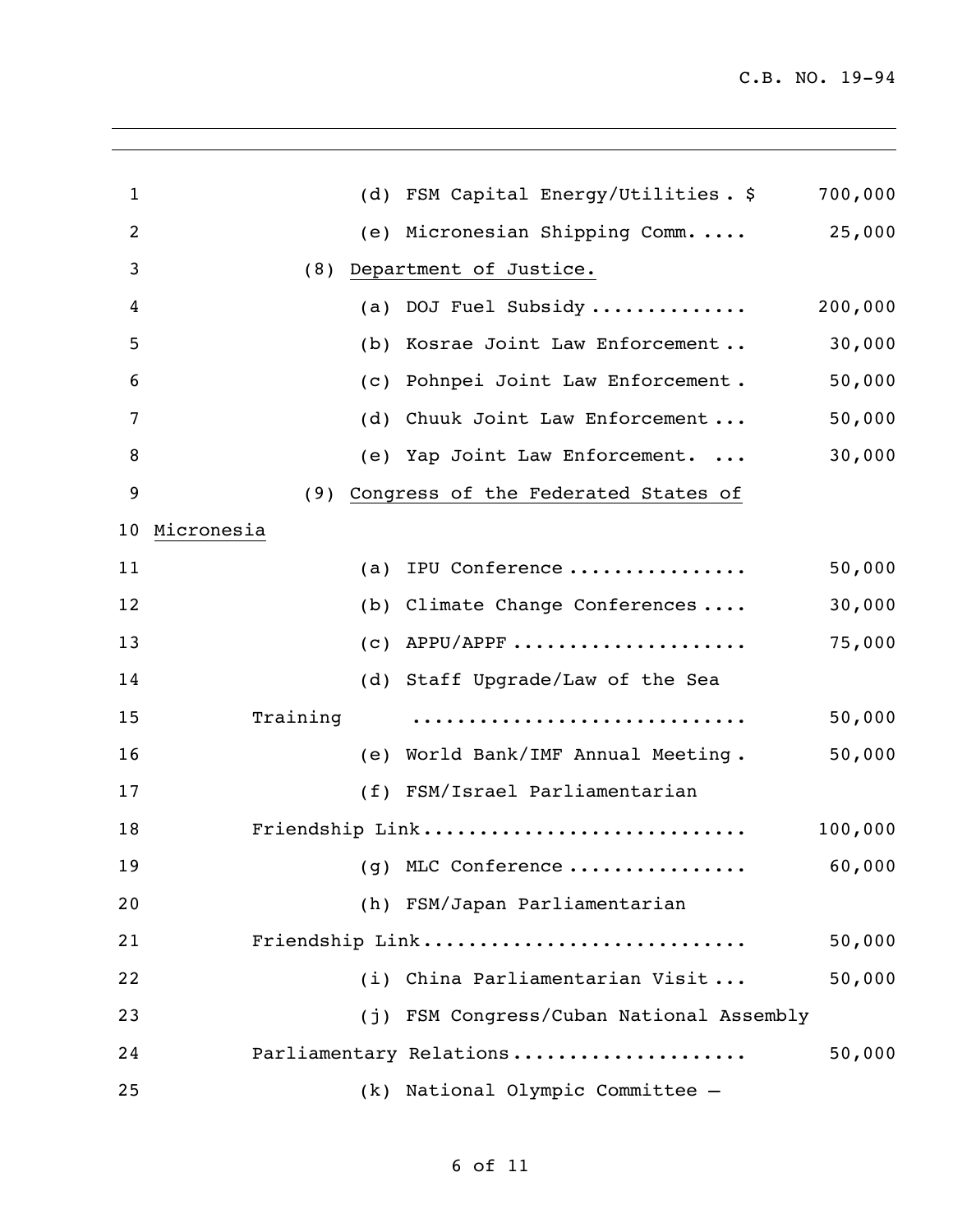C.B. NO. 19-94

| $\mathbf 1$ | Assistance for Jennifer Chieng \$                 | 25,000  |
|-------------|---------------------------------------------------|---------|
| 2           | (1) FSM-French Parliamentarian                    |         |
| 3           | Friendship Link                                   | 50,000  |
| 4           | $(m)$ ACP                                         | 50,000  |
| 5           | (n) Fisheries Meetings (WCPFC, PNA,               |         |
| 6           | NORMA Bilateral Access Consultations, and U.S.    |         |
| 7           | Treaty Negotations)                               | 50,000  |
| 8           | (o) MRA Conference in Japan                       | 20,000  |
| 9           | (p) Contribution to IPU, of which up              |         |
| 10          | to \$12,500 may be used to pay overdue membership |         |
| 11          | fees                                              | 112,500 |
| 12          | (10)<br>Office of E.E.M.                          |         |
| 13          | (a) SPREP                                         | 10,184  |
| 14          | $(b)$ UNEP                                        | 760     |
| 15          | (c) SPREP/Noumea Convention                       | 1,764   |
| 16          | (d) Waigani Convention                            | 1,190   |
| 17          | (e) UN Convention to Combat                       |         |
| 18          | Desertification                                   | 120     |
| 19          | (f) UN Framework Convention (UNFCC)               | 250     |
| 20          | Earth Day Activities<br>(q)                       | 15,000  |
| 21          | (h) EPA Director's Meeting                        | 20,000  |
| 22          | (i) 5th Bi-Annual Environmental                   |         |
| 23          | Conference                                        | 20,000  |
| 24          | (j) Disaster Assistance Emergency                 |         |
| 25          | Fund (DAEF) Matching                              | 200,000 |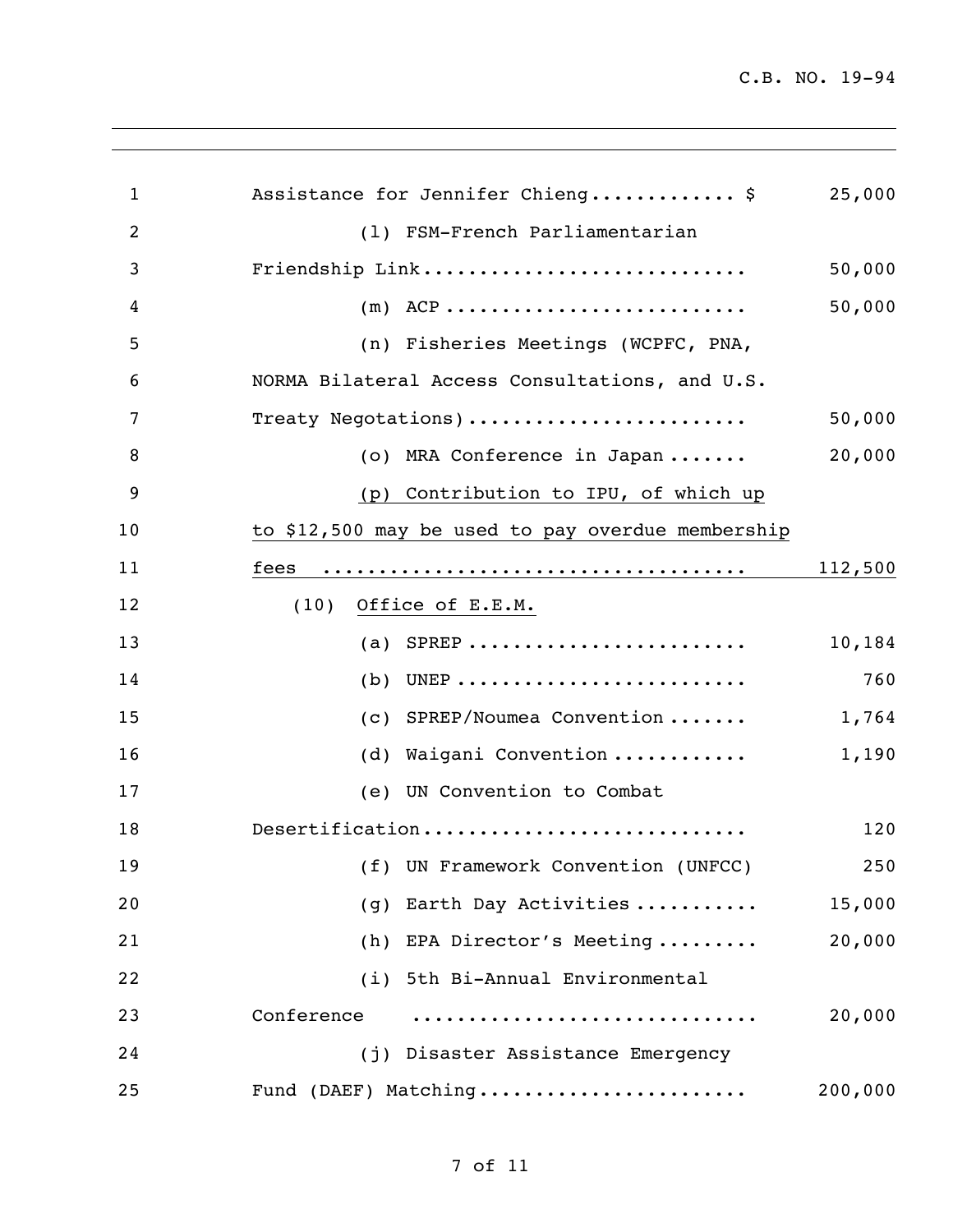| $\mathbf{1}$ | Office of NACHP<br>(11)                                 |           |
|--------------|---------------------------------------------------------|-----------|
| 2            | UNESCO $\frac{1}{2}$<br>(a)                             | 4,000     |
| 3            | NCSHPO<br>(b)                                           | 2,760     |
| 4            | (C)                                                     | 100       |
| 5            | (d)<br>PIALA                                            | 100       |
| 6            | (e) WHC Membership Fee                                  | 54        |
| 7            | (12) Other Grants, Subsidies and                        |           |
| 8            | Contributions.                                          |           |
| 9            | Kosrae Judiciary Subsidy<br>(a)                         | 35,000    |
| 10           | Pohnpei Judiciary Subsidy<br>(b)                        | 55,000    |
| 11           | Chuuk Judiciary Subsidy<br>(C)                          | 55,000    |
| 12           | Yap Judiciary Subsidy<br>(d)                            | 35,000    |
| 13           | (e) COM Treaty Obligations                              | 25,000    |
| 14           | (f) Micronesian Legal Services                          |           |
| 15           | Corporation                                             | 250,000   |
| 16           | MiCare<br>(q)                                           | 80,000    |
| 17           | MLFC Loan Payment<br>(h)                                | 200,000   |
| 18           | Single Audit<br>(i)                                     | 445,000   |
| 19           | (j) FSM Social Security                                 | 2,000,000 |
| 20           | Staff Housing<br>(k)                                    | 510,000   |
| 21           | (1) Recruitment and repatriation                        | 223,218   |
| 22           | (m) WCPFC Membership                                    | 108,504   |
| 23           | (n) UN Mission Legal Counsel Travel-                    |           |
| 24           | UNFCC/UNCCC Climate Change Conferences                  | 10,000"   |
| 25           | Section 3. Section 12 of Public Law No. 19-32 is hereby |           |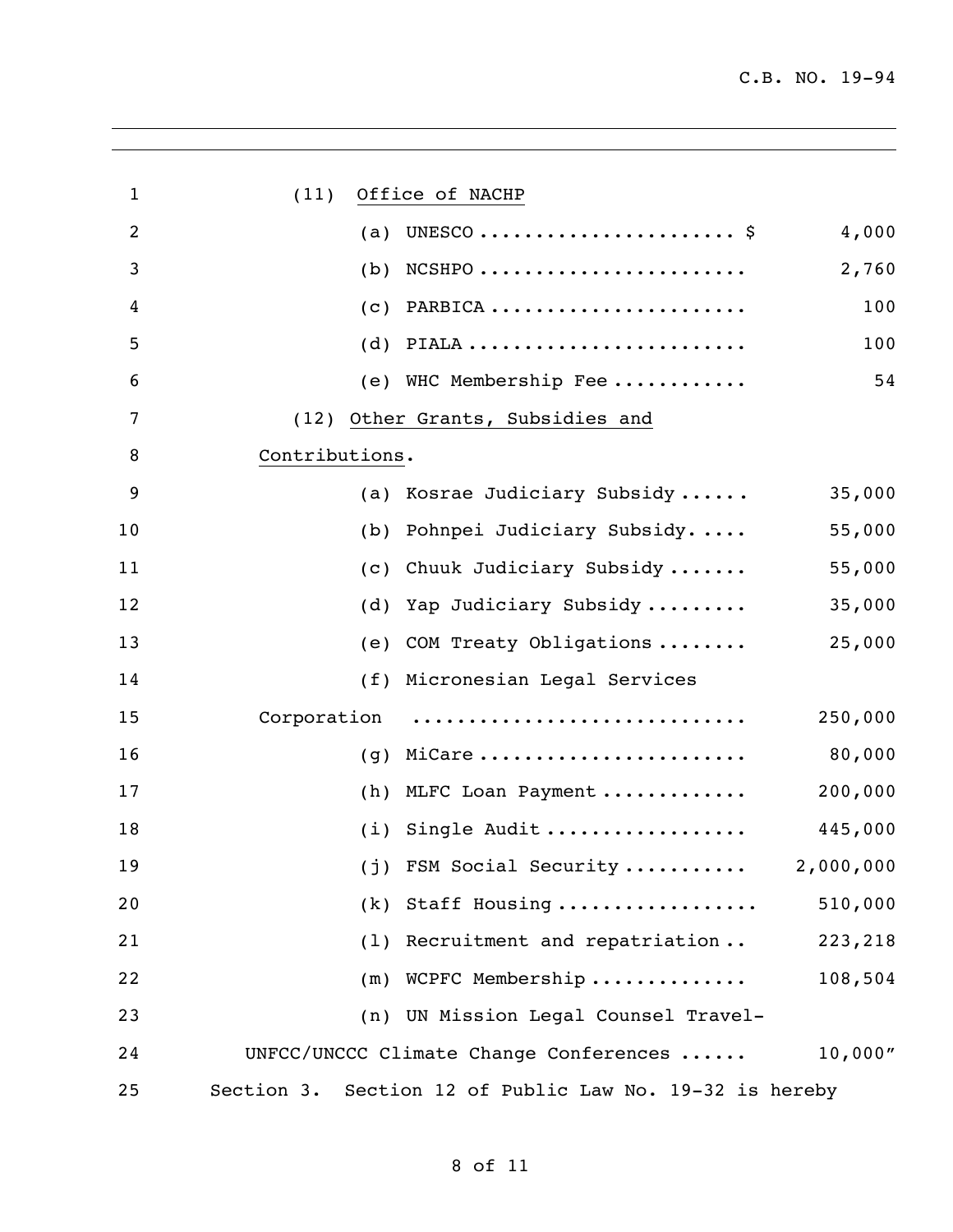amended to read as follows: "Section 12. Allotment and management of funds and lapse dates. (1) General provisions. (a) All funds appropriated by this act shall be allotted, managed, administered and accounted for in accordance with applicable law, including, but not 8 limited to, the Financial Management Act of 1979. (b) The allottees shall be responsible for ensuring that these funds, or so much thereof as may be necessary, are used solely for the purposes specified in this act, and that no obligations are incurred in excess of the sums appropriated. (2) Allottees. The allottees of the funds appropriated by this act are as follows: (a) Section 2 - the allottee of these funds shall be the President of the Federated States of Micronesia; (b) Section 3 - the allottee of these funds shall be the Speaker of the Congress of the Federated States of Micronesia; (c) Section 4 – the allottee of these funds shall be the Chief Justice of the Supreme Court of the Federated States of Micronesia; (d) Section 5 – the allottee of these funds

## of 11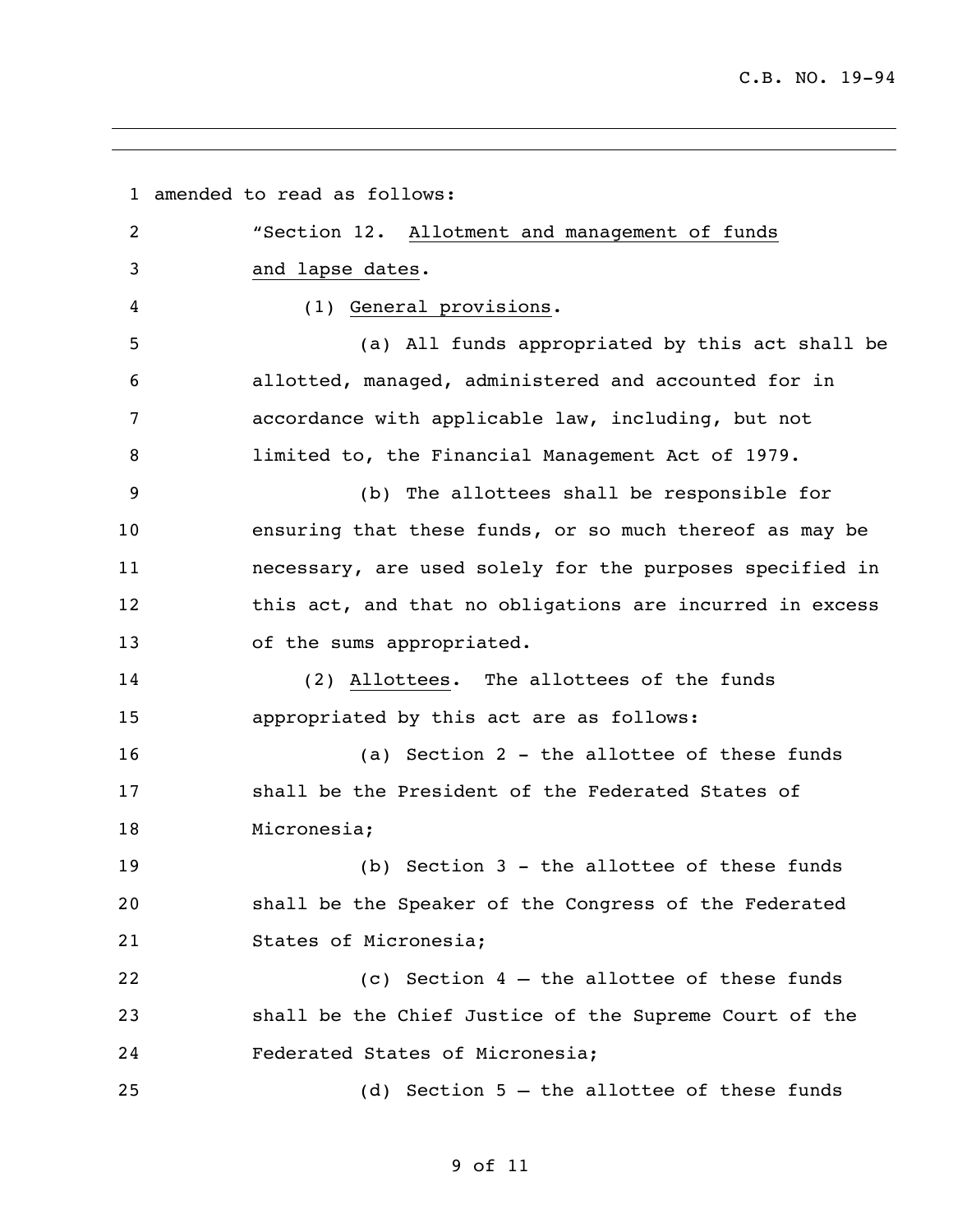```
1 shall be the Public Auditor of the Federated States of 
2 Micronesia;
3 (e) Sections 6 through 9 - the allottee of 
4 these funds shall be the President of the Federated 
5 States of Micronesia; PROVIDED HOWEVER, that for the 
6 following subsections of sections 8 through 9 of this 
7 act:
8 (i) Section 8(6)(g) – the allottee shall be 
9 the President of the College of Micronesia – FSM; and 
10 (ii) Section 8(6)(h) through (i) – the 
11 allottee of these funds shall be the Governor of the 
12 State of Chuuk;
13 (iii) All subsections under Section 8(9) [\{a\}14 through (o) \left[ -\right] the allottee of these funds shall be the
15 Speaker of the Congress of the Federated States of 
16 Micronesia; and
17 (iv) Section 8(12)(a) through (d) - the 
18 allottee of these funds shall be the Chief Justice of the 
19 respective State Supreme Court;
20 (v) Section 9(1)(a) through (c) - the 
21 allottee of these funds shall be the President of the
22 College of Micronesia-FSM;
23 (vi) Section 9(12)(b)-(d) - the allottee of
24 these funds shall be the Governor of the respective 
25 states.
```